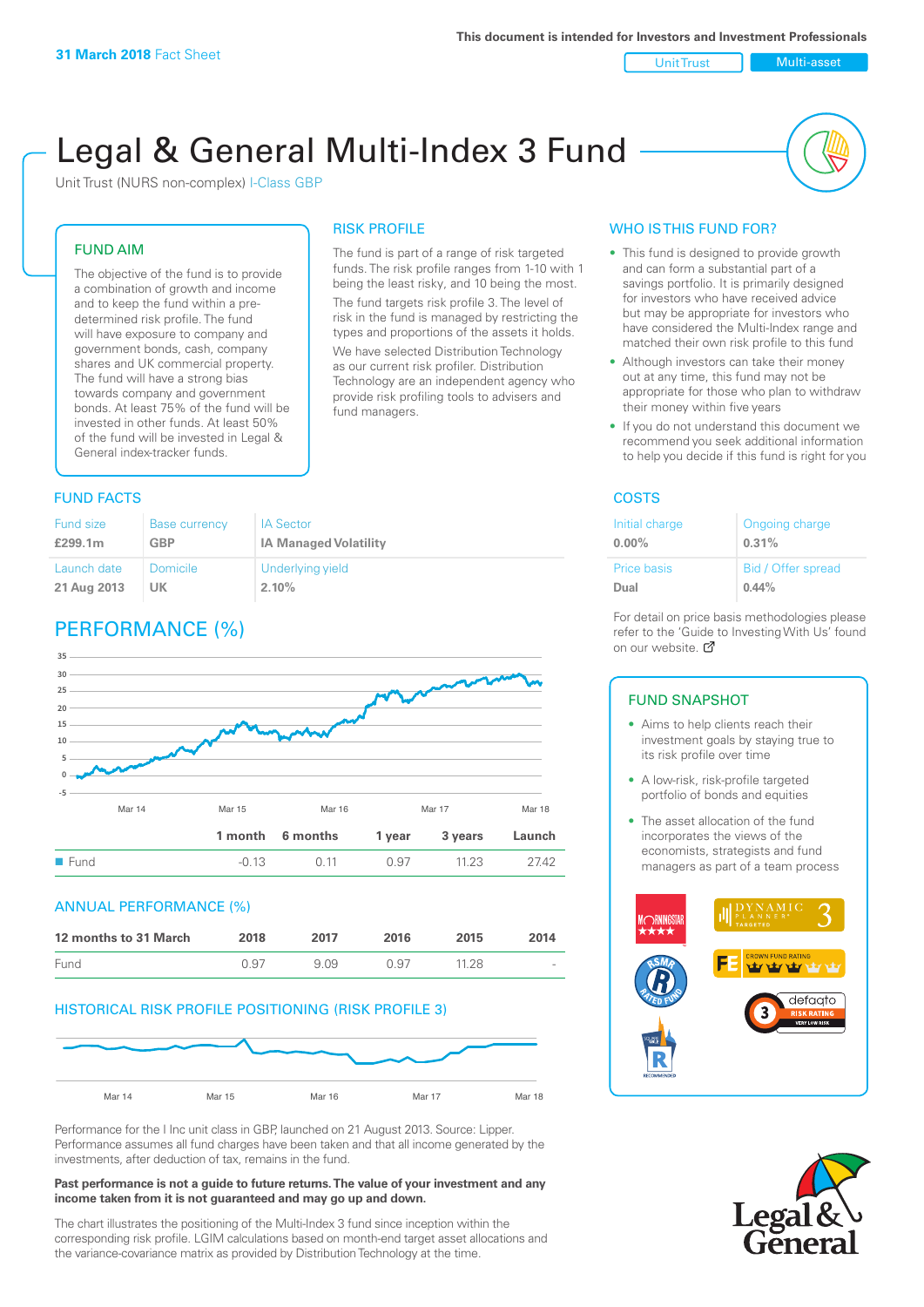## Legal & General Multi-Index 3 Fund

Unit Trust (NURS non-complex) I-Class GBP

## PORTFOLIO BREAKDOWN

All data source LGIM unless otherwise stated. Totals may not sum due to rounding.





#### FUND MANAGERS

The fund managers have responsibility for managing the multi-index fund range. They are part of the Multi-Asset Funds (MAF) team in LGIM. This team focuses on designing and managing multi-asset funds that are tailored to match the specific objectives of various client types. The team sits within a wider Asset Allocation team which combines both depth of experience with a broad range of expertise from different fields, including fund management, investment consulting and risk management roles.

## TOP 10 HOLDINGS (%)

| <b>LGIM Sterling Liquidity Fund Class 1</b>                      | 12.4 |
|------------------------------------------------------------------|------|
| L&G Global Inflation Linked Bond Index Fund                      | 10.9 |
| L&G All Stocks Gilt Index Trust                                  | 9.8  |
| L&G Sterling Corporate Bond Index Fund                           | 9.6  |
| L&G Short Dated Sterling Corporate Bond Index Fund               | 8.0  |
| <b>LGIM Global Corporate Bond Fund</b>                           | 7.7  |
| L&G Emerging Markets Government Bond (US\$) Index Fund           | 5.9  |
| <b>L&amp;G UK Property Fund</b>                                  | 4.4  |
| L&G Emerging Markets Government Bond (Local Currency) Index Fund | 4.4  |
| <b>L&amp;G US Index Trust</b>                                    | 4.0  |